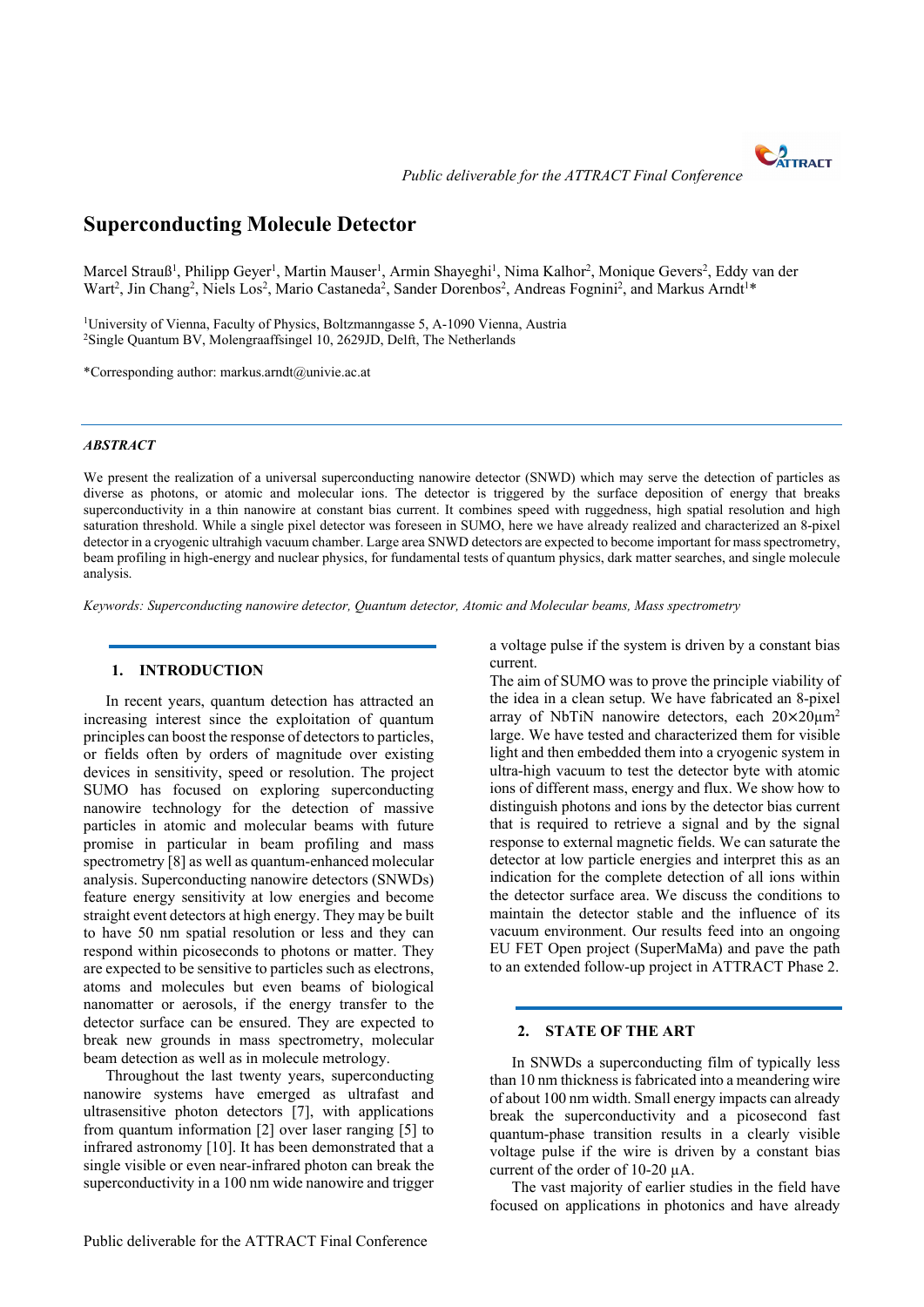resulted in successful commercial products for photon correlation, quantum communication, or laser ranging.

A small number of pioneering experiments have recently started exploring the application of SNWDs for molecular ions [9] and even neutral molecules [4, [6], aiming at improved detectors for mass spectrometry and molecule analysis.

 Mass spectrometry has become a ubiquitous technology in physics and chemistry, in pharmacy and medicine, in monitoring of transport and nutrition safety. It serves in the detection and analysis of environmental pollutants, of drugs, proteins, or genes and it is expected to reach an annual market value of 10 billion Euros in the next few years.

Many mass spectrometer systems such as magnetic sector field analysers and quadrupole mass spectrometers are optimized for molecular systems with a mass-tocharge ratio up to 4000 amu/e, while time-of-flight mass spectrometers would usually be operated at  $m/q \leq 10^5$ amu/e. One reason for such upper bounds is the need to sort the ions in electro-magnetic fields. This requires time and therefore low kinetic energy. However, this contradicts the demands of most of the common ion detectors: secondary electron multipliers and microchannel plates. They require particle velocities of typically  $v > 10<sup>4</sup>$  m/s and acceleration voltages way beyond 20 kV, if efficient ion detection shall still be ensured for high-mass proteins or aerosols [1].

In addition to mass spectrometry, which yields information about molecular composition, the deflection of molecular beams can retrieve electronic, magnetic, optical and structural information about the particles of interest. Such experiments require the highest possible spatial resolution. Secondary electron multipliers may have pore sizes down to  $5 \mu m$  and yet be practically limited to several 10 um by electron scattering.

## **3. BREAKTHROUGH CHARACTER OF THE PROJECT**

Superconducting nanowires are promising for particle detection because they combine many useful parameters in a single robust device. We compare their features and challenges with those of secondary electron multipliers (SEMs) in Table 1:

While sector field and quadrupole mass spectrometers are insensitive to detector response time, time-of-flight spectrometers require detection time bins of about 1 ns for mass resolution of the order of  $\Delta m$ :  $m \approx 1:10'000$  and even slower response is tolerable for high mass ions as in the same acceleration potential. Nanosecond time scales can be readily achieved with SEMs, but the demonstrated potential of small SNWDs pixels is as short as 7.7 ps [2]. The maximal count rate in ion detectors depends on the device type. Channel electron multipliers and photo cathodes are often restricted to 10 MHz count rates in

order not to destroy the photo-anode after intrinsic electron amplification by a factor  $10^5 - 10^7$ . Lacking any thermal effects up to the detection threshold, SNWDs are thermally well protected and can, in principle, reach up to 10-100 times higher maximal count rates. This promises higher dynamic range in later commercial applications.

The spatial resolution of SEMs can be easily beaten by SNWDs. Already the simple prototype demonstrated here, with 20 um width, resolves position as well as some of the best available SEMs. The ultimate resolution limit is only given by the SNWD line widths and may eventually even reach down to below 100 nm, two orders of magnitude better than any SEM. This will become important in deflectometry experiments.

SEMs are sensitive to the ion energy but require a minimal ion velocity of  $>10^4$  m/s. For high mass ions this corresponds to acceleration voltages of  $> 20$  kV. The sensitivity of SNWDs to particle energy is still an open field of research, as it depends on various parameters: Intrinsically it should be sensitive down to 1-10 eV, energies recorded when a single photon is absorbed. However, much experimental work and theoretical modelling is still required to understand how kinetic or internal particle energy couple to the superconducting system. The coupling may be strongly modified by layers of adsorbents and cushioning effects, which we observe at high gas loads of condensable noble gas ions.

While detector size is still a clear argument in favour of SEMs, we foresee that changes in material and geometry in combination with multipixel architectures will enable photolithographic manufacturing of nanosecond fast SNWDs with a large detector area.

The comparison explains the present-day reasons for the commercial use of electron multipliers, but we also recognize the potential for orders of magnitude improvement in resolution, response time and energy sensitivity and detector area for SNWDs.

| <b>Parameter</b>        | <b>SEMs</b>                   | <b>SNWDs</b>                     |
|-------------------------|-------------------------------|----------------------------------|
| Response time           | $>100$ ps                     | $>$ 20 ps                        |
| Max count rate          | $<$ 10 MHz                    | $< 100$ MHz                      |
| <b>Resolution limit</b> | $\leq 10 \text{ }\mu\text{m}$ | $\leq 100$ nm                    |
| Sensitivity to          | $> 10 - 15$ eV                | $< 1$ eV                         |
| internal energy         | (metastable atoms)            | (expected)                       |
| Sensitivity to          | velocity dependent            | $>1-3$ eV                        |
| kinetic energy          |                               | (expected)                       |
| Threshold velocity      | $> 10'000$ m/s (ions)         | energy dependent                 |
| Detector size           | Square inch,<br>Megapixel     | Potential for<br>$>$ square inch |
|                         |                               |                                  |

*Tab. 1. Comparison of key parameters of secondary electron multipliers (SEMs) and superconducting nanowire detectors (SNWDs). The table lists the extremes, which cannot necessarily all be realized in the same detector configuration. There is always a necessary trade-off between speed and size and cooling requirements* 

*.*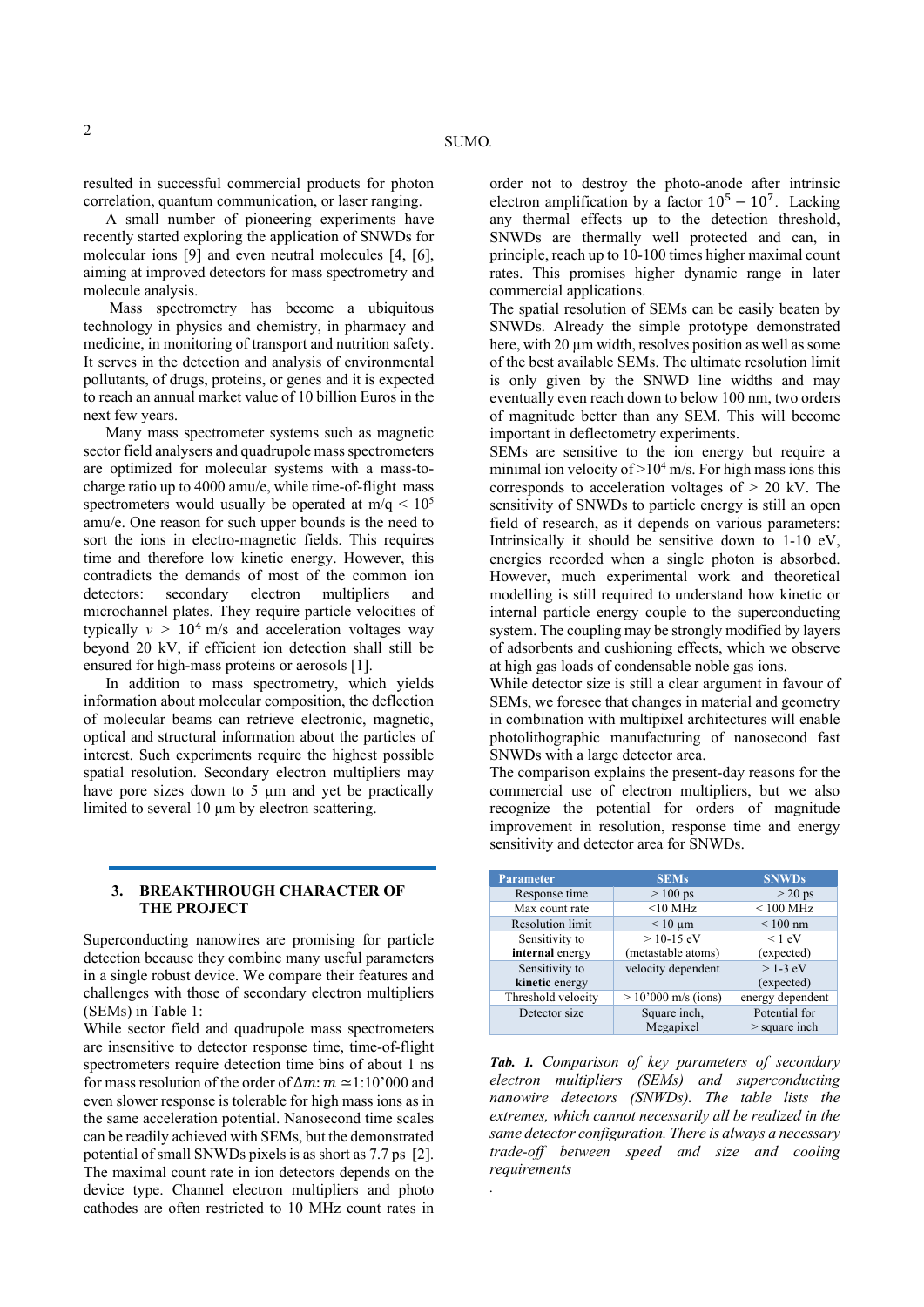## **4. PROJECT RESULTS**

#### **4.1. Fabrication of an 8-pixel SNWD Byte**

The fabrication principle is similar to that for superconducting single photon detectors (SSPD). A NbTiN film with a thickness of about 10 nm is deposited onto an oxidised silicon waver. Electron lithography is used to write eight meanders, each with  $20 \times 20 \mu m^2$ surface area and a filling factor of 50%. The pixels are placed on a printed circuit board surrounded by Faraday surfaces for ion current measurements. All cables are thermally grounded, and the chips are cooled to 3.9 K by a pulse tube cooler (Sumitomo). While superconductivity holds up even to beyond 10 K, temperatures below 4 K are found to be important and sufficient to avoid non-linear thermal response and to achieve stable low-noise operation.



**Fig. 1:** Molecular beam and SNWD *detector setup. Noble gas ions between 0.1 and 5 keV were generated in a sputter gun. Fast neutral atoms and molecules can be ejected by an Even Lavie valve [3].* 

#### **4.2. SNWD characterization**

Figure 1 shows the setup at the University of Vienna, comprising the beam source on the right and terminating in the *Single Quantum* SNWD detector byte on the left. A noble gas ion beam, either  $He^+$ ,  $Ne^+$ ,  $Ar^+$ ,  $Kr^+$ ,  $Xe^+$ , can be emitted by an ion sputter gun (Specs) and is directed at the differentially pumped SNWD chip. The detector byte is situated inside a cryogenic shield at 3.9 K, 1 m further downstream in a differentially pumped UHV environment at  $5 \times 10^{-10}$  mbar. At low detector bias current –  $I_{bias}$  = 6-10 µA are adapted to the needs of 100-1000 eV ions – we find dark count rates below  $C_{dark}$  < 0.5 Hz. The pixels show superconductivity, that is a voltage drop of U=0 V across the wire, up to  $I_{bias}$  = 20-24 µA.

The sensitivity to source and black body photons increases exponentially beyond  $I_{bias} = 12{\text -}16 \mu A$  and saturates about  $10<sup>7</sup>$  Hz. This seems to suggest the need for severe optical shielding to avoid overshadowing of the much rarer atomic or molecular events. However, by design and nature of the nanowire the photon signal is exponentially suppressed by orders of magnitude at a *low* bias current, that is still fully compatible with maximal detection sensitivity for massive particles at kinetic energies  $E_{kin} > 10 - 100$  eV. This is seen in Figure 2:



*Fig. 2: Discriminating ions and photons by their bias current threshold. The onset of counts at*  $I_{bias} = 6 \mu A$  *is due to ions. Photons start at about 10 µA.* 

We plot the number of detected  $He<sup>+</sup>$  ions with a kinetic energy from 0.1 - 5 keV and at constant ion emission current as a function of the detector bias current. The ion count rate saturates at  $I_{bias} = 9 - 10 \mu A$  and at 500 cps, corresponding to an ion flux of  $8 \times 10^6$  s<sup>-1</sup>cm<sup>-2</sup>. The ion plateau is clearly separated from the detection threshold for visible photons, by a safe margin of almost  $4 \mu A$ .

The count rate is found to be independent of ion kinetic energy since a few eVs of energy already suffice to trigger the quantum phase transition.



*Fig. 3: Discrimination of ions from neutral atoms by magnetic fields. He+ ions flying with 1keV energy are deflected by a localized B-field and miss the detector.* 

To verify that we detect single ions rather than much more abundant and multiple neutral atoms, a permanent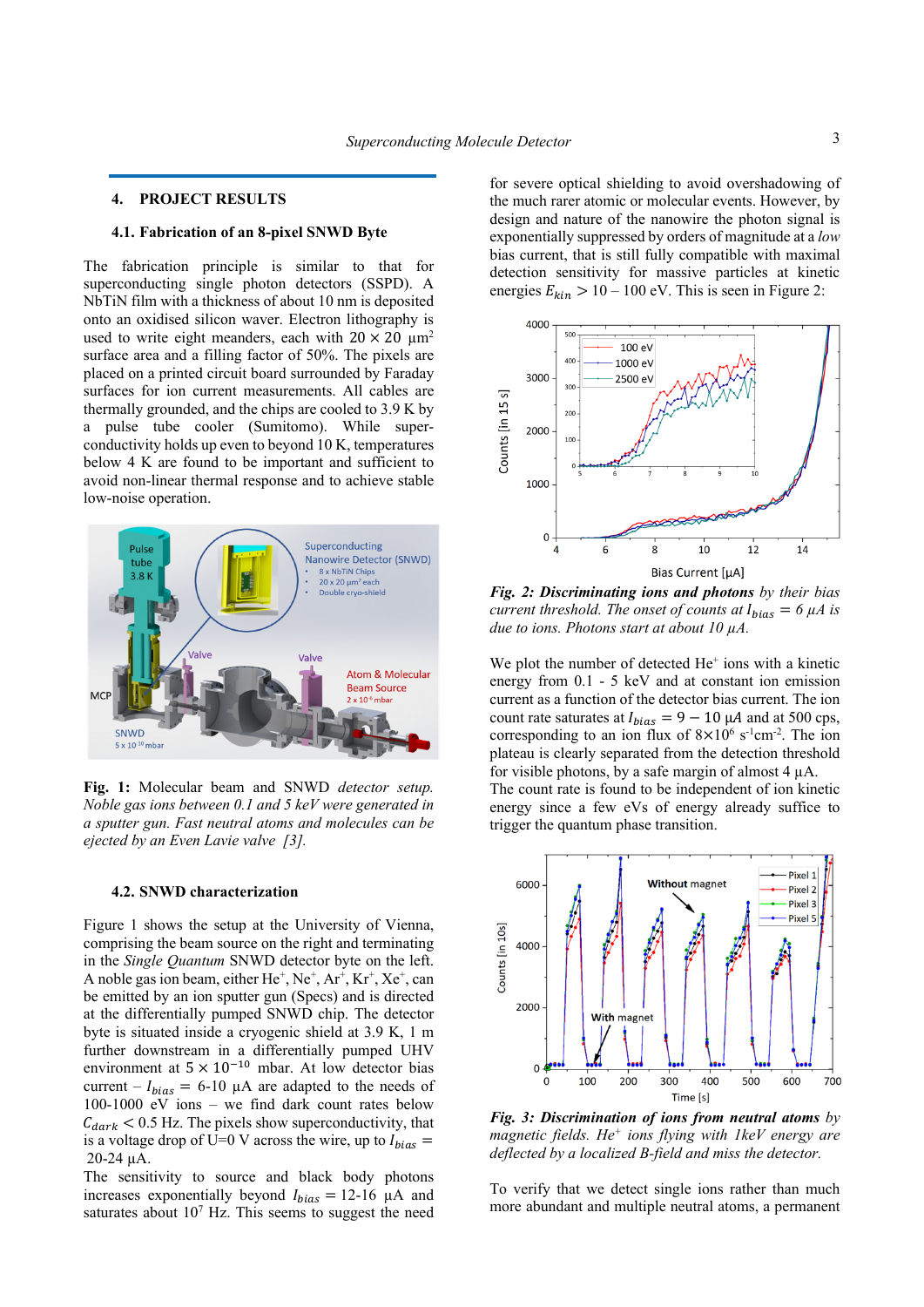magnet ( $H > 0.5$  T) was added to the outside of the CF 63 DN vacuum tube. The reduction in count rate by ion deflection due to the Lorentz force is seen in Figure 3. Varying the ion current in the source changes the flux arriving at the SNWD. This relation is expected and found to be linear within the experimental uncertainties, as shown in Figure 4.



**Fig. 4: Linearity of the detection process.** Influence of the ion source emission current on the SWND counts in pixel 5.  $E_{ion}$  (He<sup>+</sup>) = 1 keV.  $T_{SWND}$  = 3.9 K.

#### **5. FUTURE PROJECT VISION**

#### **5.1. Technology Scaling**

Expanding on the ideas of SUMO, an EU FET Open project has already been granted. This shows the general interest in quantum technology and molecular technology. In this FET Open project, called *Superconducting Mass Spectrometry and Molecule Analysis* (EU SuperMaMa), we are developing novel tools to optically prepare neutral and charge controlled biopolymer beams, to develop new mass analysers and to create a **128 bit nanowire array** as well as the required cryogenic electronics, aiming at bringing our technology to TRL 5. UNIVIE and SQ have teamed up with Jan Commandeur/MSVISION as an expert SME in mass spectrometer developments, Edoardo Charbon/ EPFL Lausanne for cryogenic electronics development and Marcel Mayor/University of Basel for developing new chemical techniques to prepare high-mass/lowcharge biopolymer beams.

Complementary to that, **ATTRACT** *phase 2* is needed as an essential funding source to upscale this detector technology and to pursue complementary pathways towards increasing the detection area to  $A_{\text{det}} > 1$  cm<sup>2</sup>. This goal will be achieved by increasing the pixel size as well as their number. Since our consortium comprises strong industrial partners in mass spectrometer and detector design, we will be able to step up by two TRL

#### **5.2. Project Synergies and Outreach**

We will seek synergies with other ATTRACT projects, in particular on superconducting detector development, aerosol, clean air monitoring and spectroscopy. We have been in contact with a few of them especially in the field of imaging and electronics. In ATTRACT Phase 2 we would facilitate the visibility of the consortium through different channels, following the model of EU SuperMaMa, such as scientific publications, patent strategies, a website and a twitter account.

#### **5.3. Technology application & demonstration**

Sensitive, large scale, spatially resolving particle detectors will become important in numerous scientific and technology applications. If SNWDs can be realized with a large detector area and still sub-nanosecond time resolution, the potentially much higher position resolution and much better energy resolution could outperform the very wide-spread secondary electron multipliers (SEM) and additionally open new fields in spectroscopy which are beyond any SEM application. Further projects will involve even more university partners with wider interest in mass and optical spectrometry. We can build on the available expertise and excellent research infrastructure available for this project.

#### **5.4. Technology commercialization**

Single Quantum has an outstanding track record in manufacturing and commercializing superconducting detector technology for photonics, with more than 100 superconducting systems installed around the world. Single Quantum has teamed up with MS VISION in EU SuperMaMa, as an SME in mass spectrometry and a potential OEM integrator for SNWD technology. This combination ensures that new developments in ATTRACT Phase 2 will have good chance for commercialization. Once we have developed a Minimum Viable Product, we will use the established sales and customer channels. If it is needed to up-scale production, it is conceivable to find private investors in the emerging fields of quantum, security and health technologies.

## **Envisioned risks**

Many individual elements have already been proven. The technology challenge is great but foreseeable: A key to stepping up in size and pixel number is a change in fabrication technique (from electron writing to photolithography), which requires further material and